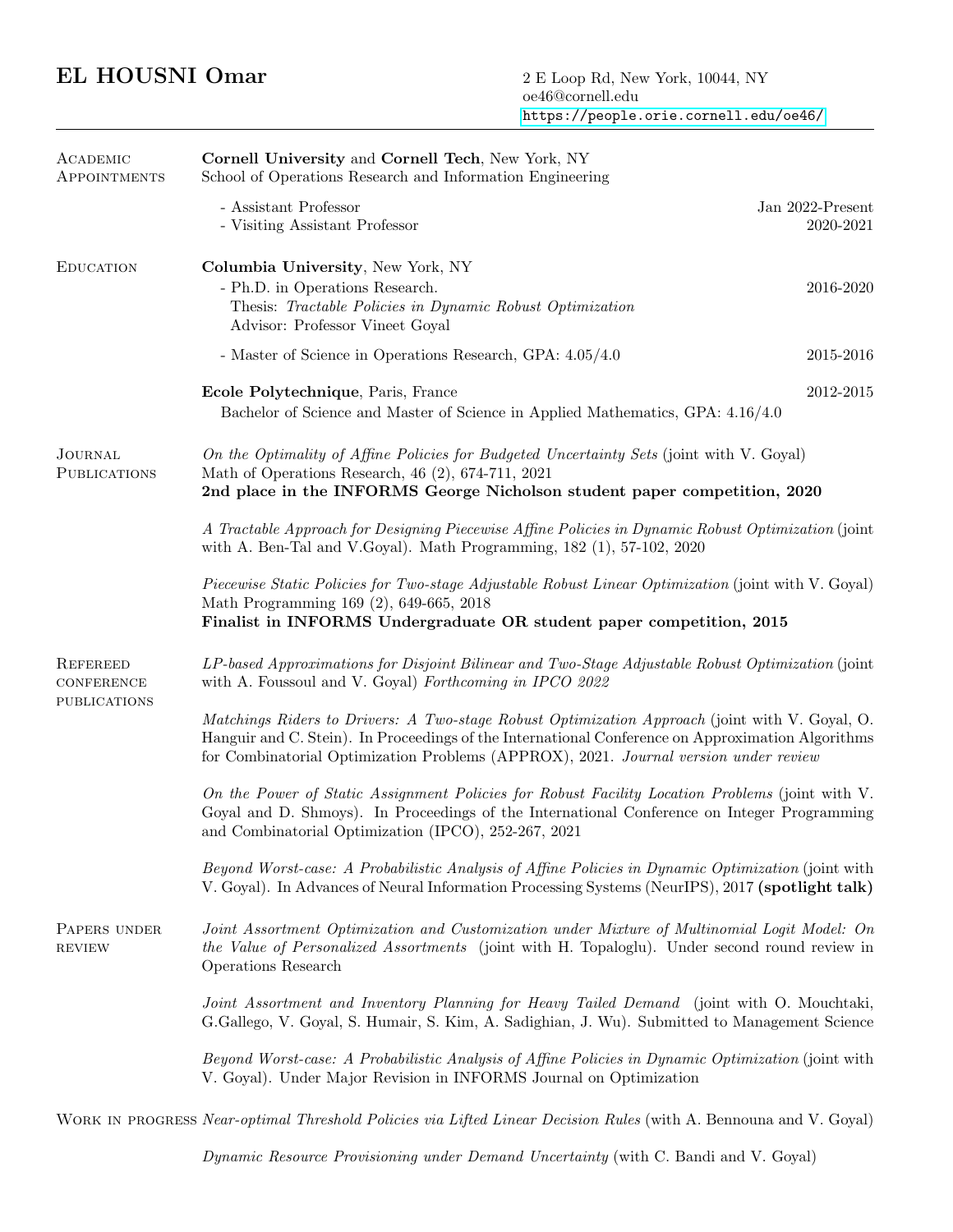| <b>REPORTS</b><br>$(ON COVID-19)$    | Can Testing Ease Social Distancing Measures? Future Evolution of COVID-19 in NYC (joint with<br>Mika Sumida, Paat Rusmevichientong, Huseyin Topaloglu and Serhan Ziya)                                                                                                                                                                                                                                                                                                                                                                          |                                                        |  |
|--------------------------------------|-------------------------------------------------------------------------------------------------------------------------------------------------------------------------------------------------------------------------------------------------------------------------------------------------------------------------------------------------------------------------------------------------------------------------------------------------------------------------------------------------------------------------------------------------|--------------------------------------------------------|--|
|                                      | Future Evolution of COVID-19 Pandemic in North Carolina: Can We Flatten the Curve? (joint<br>with Mika Sumida, Paat Rusmevichientong, Huseyin Topaloglu and Serhan Ziya)                                                                                                                                                                                                                                                                                                                                                                        |                                                        |  |
| AWARDS                               | Cornell Tech Urban Tech grant, 2022<br>Second prize in the INFORMS George Nicholson student paper competition, 2020<br>Amazon Inventor Award, 2017<br>The Graduate Fellowship for Masters in Operations Research, Columbia University, 2016<br>Finalist in INFORMS Undergraduate OR student paper competition, 2015<br>Ecole Polytechnique Research Prize in Applied Mathematics, 2015<br>French Government's Major-Excellence Scholarship, 2012<br>Honorable Mention in the 51st International Mathematical Olympiad, Astana, Kazakhstan, 2010 |                                                        |  |
| <b>PATENTS</b>                       | Real-time Iterative Assortment Allocation Estimation (joint with D.Bhatia, S.Humair, V.Jain, G.Li,<br>J.Marasanapalle, A.Sadighian, and J.Wu) Amazon Research. Patent pending.                                                                                                                                                                                                                                                                                                                                                                  |                                                        |  |
| INDUSTRY<br><b>EXPERIENCE</b>        | Uber, Data Scientist Intern, San Francisco, CA<br>Summer 2018<br>Developed a machine learning and an optimization framework for Uber Eats targeted promotions.                                                                                                                                                                                                                                                                                                                                                                                  |                                                        |  |
|                                      | Amazon, Research Scientist Intern, Seattle, WA<br>Developed a standardized decision-making process for Amazon fashion assortment planning<br>(patent pending).                                                                                                                                                                                                                                                                                                                                                                                  | Summer 2016, Summer 2017                               |  |
|                                      | EDF R&D, Research Intern, Paris, France<br>Developed a large scale optimization framework for scheduling employees rounds at the French<br>flagship electric utility company EDF.                                                                                                                                                                                                                                                                                                                                                               | <b>Fall 2014</b>                                       |  |
|                                      | <b>Empresas Lipigas</b> , Supply Chain Analyst, Santiago, Chili<br>Implemented optimization algorithms for scheduling the production of gas cylinders under demand<br>uncertainty.                                                                                                                                                                                                                                                                                                                                                              | Summer 2014                                            |  |
| <b>TEACHING</b><br><b>EXPERIENCE</b> | Cornell Tech, Instructor<br>ORIE 6360: Optimization under uncertainty: robust and online models, PhD<br>ORIE 5530: Modeling under uncertainty, graduate (60 students)<br>ORIE 5250: Business Applications of Optimization, graduate (20 students)<br>ORIE 5132: Service Systems and Online Markets, graduate (30 students)                                                                                                                                                                                                                      | Spring 2022<br>Fall 2021<br>Summer 2021<br>Spring 2021 |  |
|                                      | Columbia University, Teaching Assistant<br>IEOR 6613: Optimization, PhD (30 students).<br>IEOR 4601: Dynamic Pricing & Revenue Management, graduate(50 students) Spring 2017,2020<br>IEOR 3404: Simulation, undergraduate (90 students),<br>IEOR 3609: Advanced Optimization, undergraduate (90 students),                                                                                                                                                                                                                                      | Fall 2016, 2018<br>Spring 2018<br>Spring 2019          |  |
|                                      | Columbia University Science Honors Program, Co-instructor<br>Introduction to Algorithms, (40 students).                                                                                                                                                                                                                                                                                                                                                                                                                                         | Spring 2019                                            |  |
|                                      | Mathematical Olympiad, Instructor<br>Head coach and Instructor of the Moroccan International Mathematical Olympiad team, IMO<br>2019, Bath UK.                                                                                                                                                                                                                                                                                                                                                                                                  | 2018-2019                                              |  |
| PROFESSIONAL<br><b>SERVICE</b>       | Reviewer for Operations Research, INFORMS journal on Computing, Mathematical Programming,<br>Mathematics of Operations Research and Management Science journals.<br>Co-organizer of IEOR-DRO seminars at Columbia university.                                                                                                                                                                                                                                                                                                                   |                                                        |  |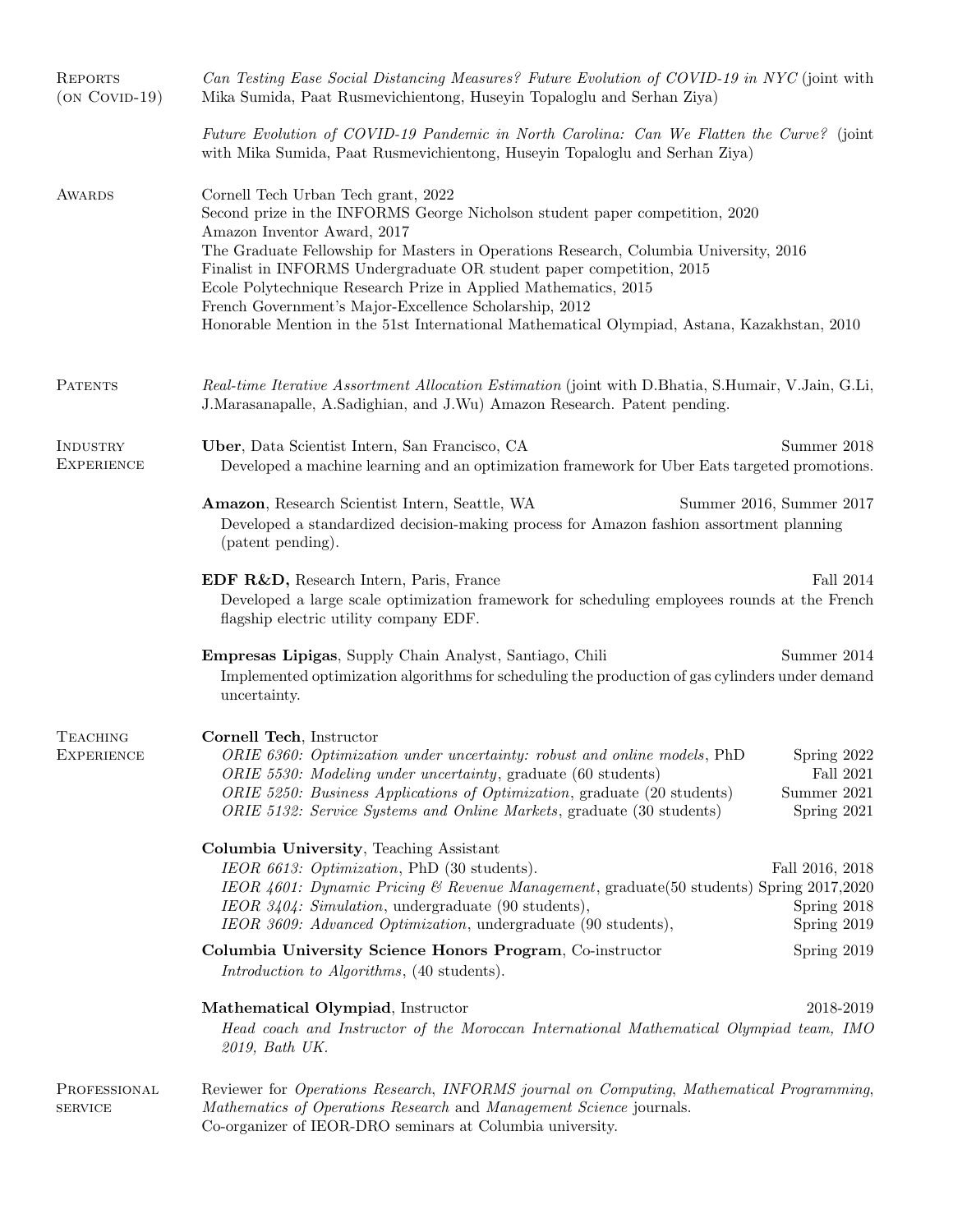| <b>SKILLS</b>         | Arabic/French: bilingual<br>Spanish: Fluent<br>Programming: Python, R, Matlab, CVX, GUROBI                                                       |                  |  |
|-----------------------|--------------------------------------------------------------------------------------------------------------------------------------------------|------------------|--|
| <b>SELECTED TALKS</b> | Joint Assortment Optimization and Customization: On the Value of Personalized Assortments<br>• INFORMS Annual Meeting, Anaheim, CA<br>Oct $2021$ |                  |  |
|                       | $\bullet$ Cornell ORIE, Ithaca, NY                                                                                                               | Sep 2021         |  |
|                       | • MSOM, (virtual)                                                                                                                                | June 2021        |  |
|                       | $\bullet$ RMP, (virtual)                                                                                                                         | <b>June 2021</b> |  |
|                       | On the Power of Static Assignment Policies for Robust Facility Location Problems<br>$\bullet$ IPCO, (virtual)                                    | May 2021         |  |
|                       | • INFORMS Annual Meeting, Seattle, WA                                                                                                            | Oct 2019         |  |
|                       | From Affine to Threshold Policies: a New Framework in Dynamic Robust Optimization<br>• Cornell ORIE, Ithaca, NY                                  | Dec 2019         |  |
|                       | • Cornell Tech, New York, NY                                                                                                                     | Dec 2019         |  |
|                       | $\bullet$ Chicago Booth, IL                                                                                                                      | Jan 2020         |  |
|                       | • Imperial College Business School, London, UK                                                                                                   | Feb 2020         |  |
|                       | • University of Waterloo, Combinatorics & Optimization, Canada                                                                                   | Feb 2020         |  |
|                       | • Lyft Labs, New York, NY                                                                                                                        | Mar 2020         |  |
|                       | On the Power of Affine Policies for Capacity Planning under Demand Uncertainty<br>$\bullet$ MSOM, Singapore                                      | Jul 2019         |  |
|                       | On the Optimality of Affine Policies for Budget of Uncertainty Sets<br>• INFORMS Annual Meeting, (virtual)                                       | Nov 2020         |  |
|                       | • ICCOPT, Berlin, Germany                                                                                                                        | Aug 2019         |  |
|                       | • ICSP, Trondheim, Norway                                                                                                                        | Jul 2019         |  |
|                       | • BIRS workshop, Banff, Canada                                                                                                                   | Jan 2019         |  |
|                       | • INFORMS Annual Meeting, Phoenix, AZ                                                                                                            | Nov 2018         |  |
|                       | • INFORMS Optimization society Conference, Denver, CO                                                                                            | Mar 2018         |  |
|                       | • INFORMS Annual Meeting, Houston, TX                                                                                                            | Oct 2017         |  |
|                       | On the Power of Affine Policies in Two-Stage Adjustable Robust Optimization<br>• INFORMS Annual Meeting, Seattle, WA                             | Oct 2019         |  |
|                       | • Imperial College, London, UK                                                                                                                   | May 2017         |  |
|                       | Beyond Worst-case: A Probabilistic Analysis of Affine Policies in Dynamic Optimization<br>• Uber Tech Talks, San Francisco, CA                   | Aug 2018         |  |
|                       | • ISMP, Bordeaux, France                                                                                                                         | Jul 2018         |  |
|                       | • TADC, London Business School, London, UK                                                                                                       | May 2018         |  |
|                       | • INFORMS Optimization society Conference, Denver, CO                                                                                            | Mar 2018         |  |
|                       | • NIPS, Long Beach, CA                                                                                                                           | Dec 2017         |  |
|                       | • INFORMS Annual Meeting, Houston, TX                                                                                                            | Oct 2017         |  |
|                       | • Student seminar Columbia University, NY                                                                                                        | Oct 2017         |  |
|                       | Dynamic Resource Provisioning in Data Centers under Demand Uncertainty<br>• MSOM conference, Chapel Hill, NC                                     | Jun 2017         |  |